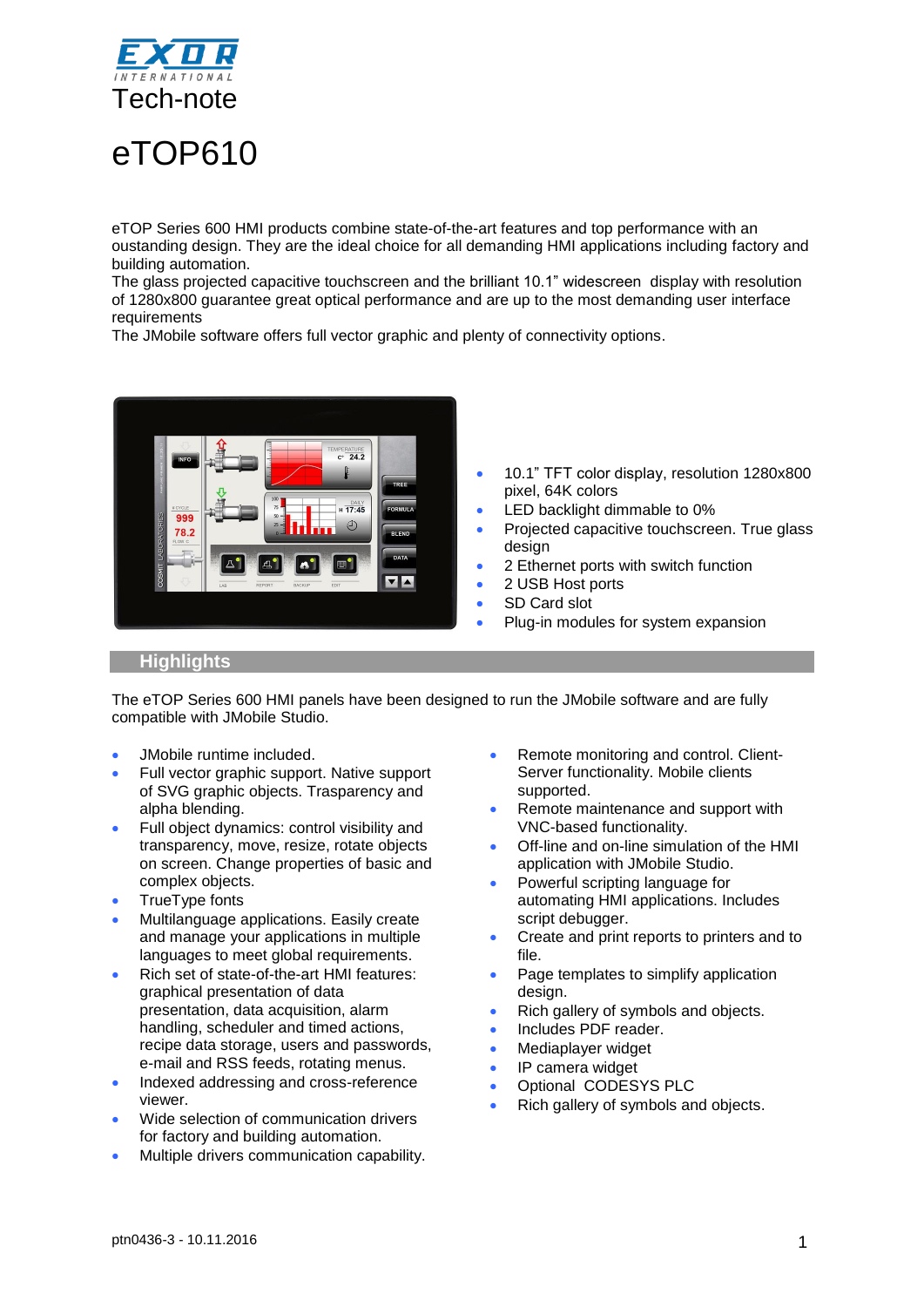

# **Technical Data**

| <b>Display</b><br>Type<br>Resolution<br>Active display area<br>Colors<br><b>Backlight</b><br><b>Brightness</b><br>Dimming<br><b>System Resources</b><br><b>Operating System</b><br>User memory | <b>TFT</b><br>1280x800, WXGA<br>10.1" diagonal<br>64K<br><b>LED</b><br>300 Cd/m <sup>2</sup> typ.<br>Dimmable to 0%<br>Microsoft Windows CE 6.0<br>256 MB Flash | <b>Environmental</b><br><b>Conditions</b><br>Operating temperature<br>Storage temperature<br>Operating and storage<br>humidity<br>Protection class | $-20^\circ$ to $+60^\circ$ C (vertical<br>installation)<br>Plug-in modules and USB<br>devices may limit max<br>temperature to +50 °C.<br>$-20$ to $+70$ °C<br>5 - 85 % relative humidity, non-<br>condensing<br>IP66 (front)<br>IP20 (rear) |
|------------------------------------------------------------------------------------------------------------------------------------------------------------------------------------------------|-----------------------------------------------------------------------------------------------------------------------------------------------------------------|----------------------------------------------------------------------------------------------------------------------------------------------------|---------------------------------------------------------------------------------------------------------------------------------------------------------------------------------------------------------------------------------------------|
| <b>RAM</b>                                                                                                                                                                                     | 256MB DDR                                                                                                                                                       |                                                                                                                                                    |                                                                                                                                                                                                                                             |
| <b>Operator Interface</b><br>Touchscreen<br><b>LED</b> indicators                                                                                                                              | Projected capacitive                                                                                                                                            | <b>Dimensions</b><br>Faceplate LxH<br><b>Cutout AxB</b><br>Depth D+T                                                                               | 282x197 mm (11.10x7.80")<br>271x186 mm (10.67x7.32")<br>$56+8$ mm $(2.20+0.33")$                                                                                                                                                            |
| Interface<br>Ethernet                                                                                                                                                                          | 2 10/100 Mbit with integrated                                                                                                                                   | <b>Approvals</b><br><b>CE</b>                                                                                                                      | Emission                                                                                                                                                                                                                                    |
| <b>USB</b><br>Serial                                                                                                                                                                           | <b>Switch</b><br>2 Host Interfaces (1x version<br>2.0, 1x version 2.0 and 1.1)<br>RS-232, RS-485, RS-422,<br>software configurable.                             |                                                                                                                                                    | EN 61000-6-4<br><b>Immunity</b><br>EN 61000-6-2<br>for installation in industrial<br>environments                                                                                                                                           |
| Memory Card                                                                                                                                                                                    | Max 3 serial ports with optional<br>plug-in modules.<br><b>SD Card slot</b>                                                                                     | <b>DNV</b>                                                                                                                                         | <b>DNV Type Approval Certificate</b>                                                                                                                                                                                                        |
| Expansion                                                                                                                                                                                      | 2 slots for optional plug-in<br>modules                                                                                                                         | <b>ATEX</b>                                                                                                                                        | <b>Zone 2/22</b><br>II 3G Ex nA IIC T4 Gc -20 <tamb<+60°c<br>II 3D Ex to IIIC T105°C Do</tamb<+60°c<br>                                                                                                                                     |
| <b>Functionality</b><br>Hardware Real Time<br>Clock<br>Screen saver<br>Buzzer                                                                                                                  | Yes, with battery back-up<br>Yes<br>Yes, audible feedback for                                                                                                   | <b>IECE<sub>x</sub></b>                                                                                                                            | <b>Zone 2/22</b><br>Ex nA IIC T4 Gc -20 <tamb<+60°c<br>Ex to IIIC T105°C Do</tamb<+60°c<br>                                                                                                                                                 |
|                                                                                                                                                                                                | touchscreen                                                                                                                                                     | UL                                                                                                                                                 | <b>UL508 Listed</b><br>Haz. Loc. Class I, Division 2,                                                                                                                                                                                       |
| <b>Ratings</b><br>Power supply voltage<br>Current consumption<br>Fuse<br>Weight<br><b>Battery</b>                                                                                              | 24 Vdc (10 to 32 Vdc)<br>1.0 A at 24Vdc(max.)<br>Automatic<br>Approx 1.7 Kg<br>Rechargeable Lithium battery,<br>not user-replaceable                            | <b>RCM</b>                                                                                                                                         | Groups A, B, C and D.<br><b>RCM</b> mark                                                                                                                                                                                                    |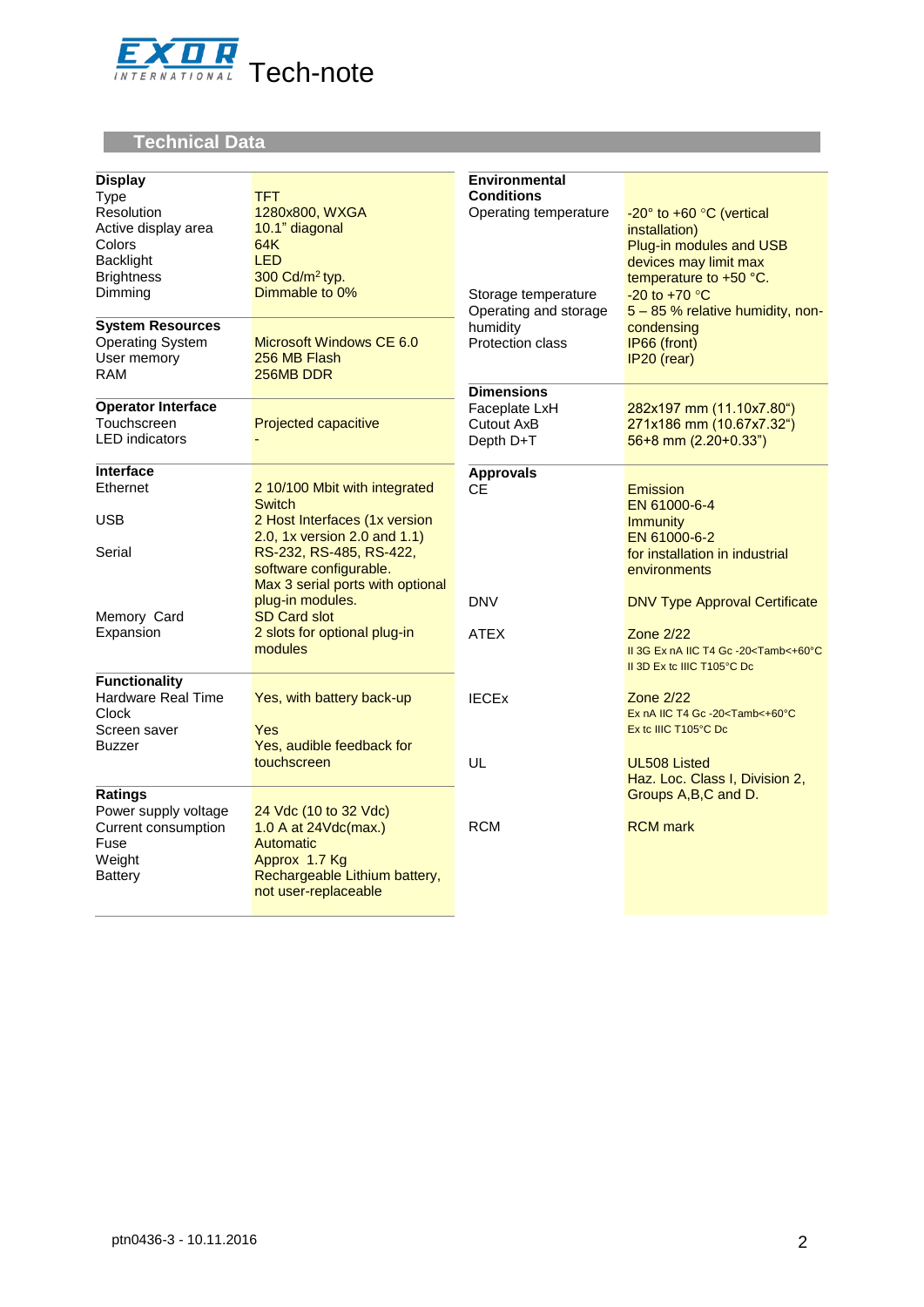

#### **Dimensions**



## **Connections**



- 1 Serial Port
- 2 2x Ethernet Port
- 3 USB port (version 2.0 1.1)
- 4 USB port (version 2.0 High speed only)
- 5 Power Supply
- 6 2x Expansion slot for Plugin module
- 7 SD Card Slot